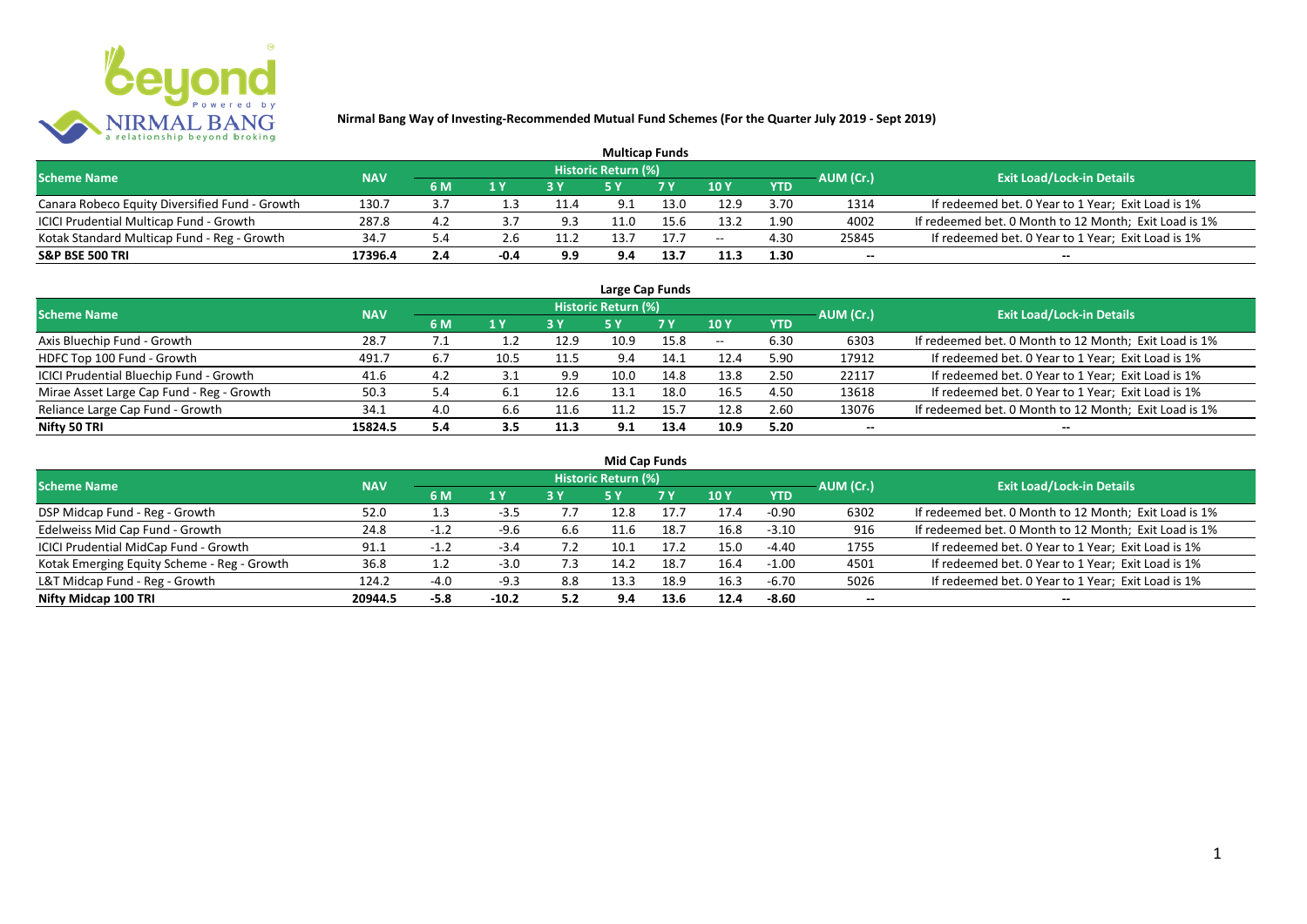

| Large & Midcap                                   |            |           |                |      |                            |      |      |            |           |                                                    |  |  |  |
|--------------------------------------------------|------------|-----------|----------------|------|----------------------------|------|------|------------|-----------|----------------------------------------------------|--|--|--|
| <b>Scheme Name</b>                               | <b>NAV</b> |           |                |      | <b>Historic Return (%)</b> |      |      |            | AUM (Cr.) | <b>Exit Load/Lock-in Details</b>                   |  |  |  |
|                                                  |            | <b>6M</b> | 1 <sub>N</sub> |      |                            | 7 V  | 10Y  | <b>YTD</b> |           |                                                    |  |  |  |
| Canara Robeco Emerging Equities - Growth         | 89.C       |           | $-4.7$         | 10.7 | 14.8                       | 21.0 | 20.0 | 0.00       | 4929      | If redeemed bet. 0 Year to 1 Year; Exit Load is 1% |  |  |  |
| Invesco India Growth Opportunities Fund - Growth | 32.7       |           |                | 10.6 |                            | 15.4 | 13.2 | $-0.40$    | 1539      | If redeemed bet. 0 Year to 1 Year; Exit Load is 1% |  |  |  |
| NIFTY Large Midcap 250 TRI                       | 6879.4     | 0.0       | $-3.0$         | 9.7  | 10.6                       | 15.3 | 12.6 | $-1.70$    | $- -$     | $- -$                                              |  |  |  |

| <b>Focused Funds</b>             |            |     |        |      |                     |      |       |            |           |                                                       |  |  |  |
|----------------------------------|------------|-----|--------|------|---------------------|------|-------|------------|-----------|-------------------------------------------------------|--|--|--|
| <b>Scheme Name</b>               | <b>NAV</b> |     |        |      | Historic Return (%) |      |       |            | AUM (Cr.) | <b>Exit Load/Lock-in Details</b>                      |  |  |  |
|                                  |            | 6 M | 1 V    |      | cν                  | 7 V  | 10 Y  | <b>YTD</b> |           |                                                       |  |  |  |
| Axis Focused 25 Fund - Growth    | 27.2       | o.c | $-6.4$ | 12.7 | 12.8                | 15.6 | $- -$ | 1.40       | 8044      | If redeemed bet. 0 Month to 12 Month; Exit Load is 1% |  |  |  |
| SBI Focused Equity Fund - Growth | 140.4      | 8.6 |        | 11.4 | 12.9                | 16.6 | 18.6  | 6.20       | 4864      | If redeemed bet. 0 Year to 1 Year; Exit Load is 1%    |  |  |  |
| <b>S&amp;P BSE 500</b>           | 14617.7    |     | -1.6   | 8.6  | 8.0                 | 12.2 | 9.8   | 0.50       | $- -$     | $- -$                                                 |  |  |  |

| <b>Small Cap Funds</b>                         |            |        |                         |                     |      |        |       |            |                          |                                                    |  |  |  |
|------------------------------------------------|------------|--------|-------------------------|---------------------|------|--------|-------|------------|--------------------------|----------------------------------------------------|--|--|--|
| <b>Scheme Name</b>                             | <b>NAV</b> |        |                         | Historic Return (%) |      |        |       |            | AUM (Cr.)                | <b>Exit Load/Lock-in Details</b>                   |  |  |  |
|                                                |            | 6 M    | $\mathbf{1} \mathbf{V}$ |                     |      | 7 V    | 10Y   | <b>YTD</b> |                          |                                                    |  |  |  |
| Franklin India Smaller Companies Fund - Growth | 49.5       | $-4.7$ | $-11.6$                 | 3.1                 | 1.2  | 20.2   | 17.5  | $-5.60$    | 7369                     | If redeemed bet. 0 Year to 1 Year; Exit Load is 1% |  |  |  |
| HDFC Small Cap Fund - Growth                   | 39.6       | $-5.4$ |                         | 11.0                | 13.2 | 16.9   | 14.5  | $-6.80$    | 8427                     | If redeemed bet. 0 Year to 1 Year; Exit Load is 1% |  |  |  |
| L&T Emerging Businesses Fund - Reg - Growth    | 22.5       | -ხ.ა   | $-12.1$                 | 10.2                | 13.2 | $\sim$ | $- -$ | $-9.60$    | 6079                     | If redeemed bet. 0 Year to 1 Year; Exit Load is 1% |  |  |  |
| Nifty Smallcap 100 TRI                         | 7064.4     | $-7.4$ | $-17.4$                 | $-0.1$              | 3.2  | 9.5    | 9.2   | $-9.80$    | $\overline{\phantom{a}}$ | --                                                 |  |  |  |

# **ELSS Schemes (Tax Saving u/s 80-C)**

| <b>Scheme Name</b>                            | <b>NAV</b> |      |        | <b>Historic Return (%)</b> |            |            |               |            | AUM (Cr.) | Exit Load/Lock-in Details |
|-----------------------------------------------|------------|------|--------|----------------------------|------------|------------|---------------|------------|-----------|---------------------------|
|                                               |            | 6 M  | 1 Y    |                            | <b>5 Y</b> | <b>7 Y</b> | 10Y           | <b>YTD</b> |           |                           |
| Aditya Birla Sun Life Tax Relief 96 - Growth  | 29.3       | -3.5 | -6.4   | -8.2                       | 11.7       | 16.9       | 12.9          | $-5.10$    | 8850      | Nil                       |
| Axis Long Term Equity Fund - Growth           | 43.9       | 6.2  | $-2.2$ | 10.6                       | 12.9       | 19.4       | $\sim$ $\sim$ | 2.30       | 19718     | Nil                       |
| IDFC Tax Advantage (ELSS) Fund - Reg - Growth | 53.4       |      | -3.1   | 9.8                        | 11.0       | 16.3       | 14.4          | $-1.10$    | 2060      | Nil                       |
| Invesco India Tax Plan - Growth               | 48.7       | 0.9  | $-4.3$ | 9.1                        | 11.2       | 16.4       | 14.8          | $-0.50$    | 878       | Nil                       |
| Mirae Asset Tax Saver Fund - Reg - Growth     | 17.4       | 5.6  | 6.8    | 15.7                       | $- -$      | $- -$      | $- -$         | 4.60       | 2202      | Nil                       |
| <b>S&amp;P BSE 200 TRI</b>                    | 5627.2     | 3.1  | 1.0    | 10.4                       | 9.7        | 13.9       | 11.3          | 2.20       | $- -$     | $- -$                     |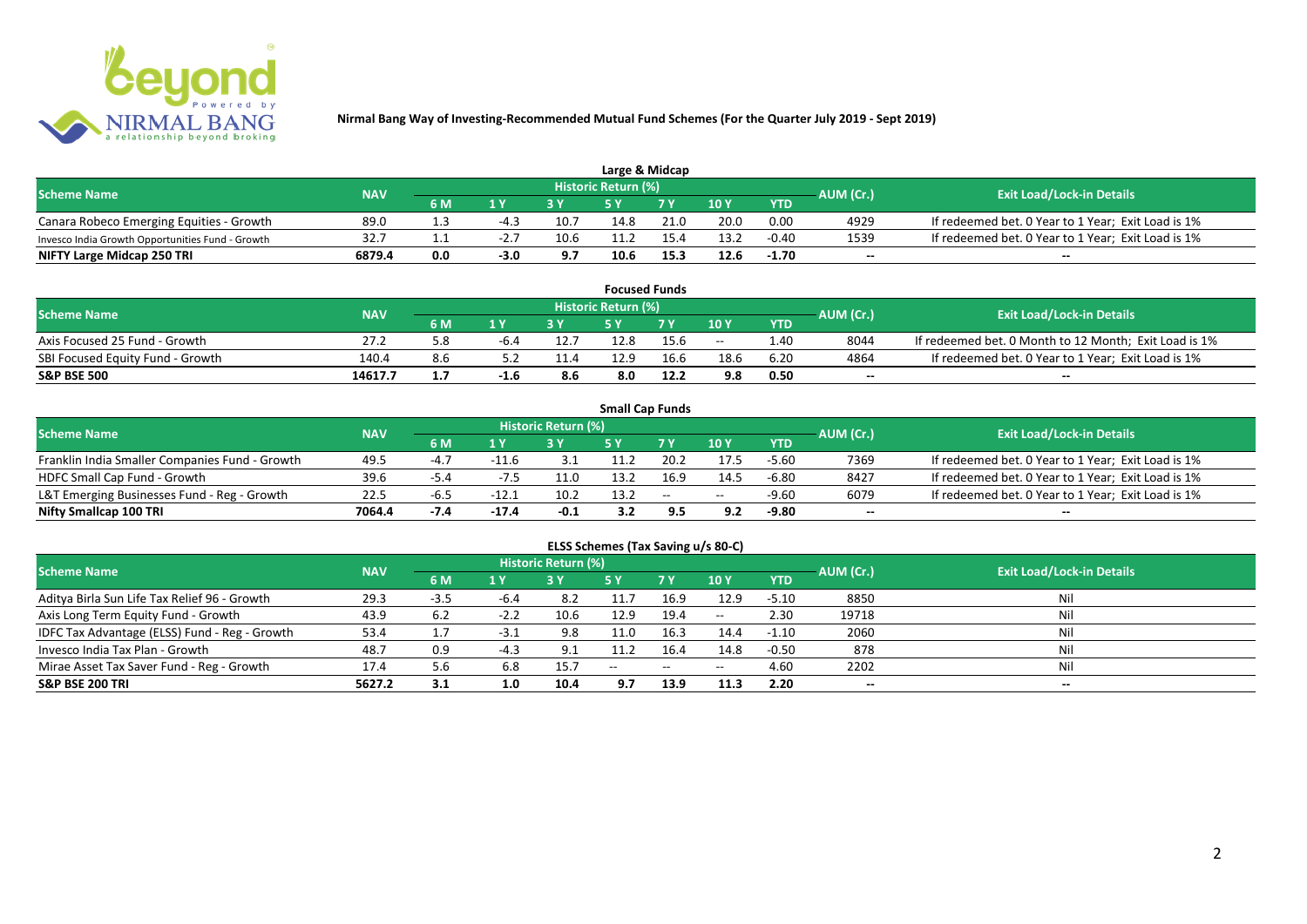

| <b>Contra/Value Fund</b>                  |            |           |      |                     |      |      |      |            |           |                                                    |  |  |  |
|-------------------------------------------|------------|-----------|------|---------------------|------|------|------|------------|-----------|----------------------------------------------------|--|--|--|
| <b>Scheme Name</b>                        | <b>NAV</b> |           |      | Historic Return (%) |      |      |      |            | AUM (Cr.) | <b>Exit Load/Lock-in Details</b>                   |  |  |  |
|                                           |            | <b>6M</b> | 1 Y  |                     |      | 7 Y  | 10Y  | <b>YTD</b> |           |                                                    |  |  |  |
| Kotak India EQ Contra Fund - Reg - Growth | 50.9       | 3.1       | -0.5 | 11.5                | 10.3 | 14.1 | 12.2 | 1.80       | 865       | If redeemed bet. 0 Year to 1 Year; Exit Load is 1% |  |  |  |
| Invesco India Contra Fund - Growth        | 45.8       | 0.6       | -2.b | 11.b                | 12.6 |      | 14.5 | $-1.20$    | 4027      | If redeemed bet. 0 Year to 1 Year; Exit Load is 1% |  |  |  |
| UTI Value Opportunities Fund - Growth     | 59.1       | 2.4       | -2.5 | 6.8                 | 6.5  | .1.3 | 11.4 | 1.10       | 4493      | If redeemed bet. 0 Year to 1 Year; Exit Load is 1% |  |  |  |
| <b>S&amp;P BSE 500 TRI</b>                | 17396.4    | 2.4       | -0.4 | 9.9                 | 9.4  | 13.7 | 11.3 | 1.30       | --        | $- -$                                              |  |  |  |

| Sector/Thematic                                                           |            |        |        |                            |           |           |         |            |           |                                                    |  |  |  |
|---------------------------------------------------------------------------|------------|--------|--------|----------------------------|-----------|-----------|---------|------------|-----------|----------------------------------------------------|--|--|--|
| <b>Scheme Name</b>                                                        | <b>NAV</b> |        |        | <b>Historic Return (%)</b> |           |           |         |            | AUM (Cr.) | <b>Exit Load/Lock-in Details</b>                   |  |  |  |
|                                                                           |            | 6 M    | 1 Y    | 3Y                         | <b>5Y</b> | <b>7Y</b> | 10Y     | <b>YTD</b> |           |                                                    |  |  |  |
| Canara Robeco Consumer Trends Fund - Reg - Growth                         | 37.5       | 0.6    | $-1.9$ | 11.1                       | 13.0      | 15.9      | $- -$ . | $-0.30$    | 337       | If redeemed bet. 0 Year to 1 Year; Exit Load is 1% |  |  |  |
| Mirae Asset Great Consumer Fund - Growth                                  | 32.7       | -3.0   | $-2.2$ | 12.2                       | 12.7      | 16.8      | $- -$   | -4.40      | 802       | If redeemed bet. 0 Year to 1 Year; Exit Load is 1% |  |  |  |
| <b>ICICI Prudential Technology Fund - Growth</b>                          | 58.7       | $-0.6$ | 3.7    | 14.1                       | 11.1      | 18.7      | 19.3    | 3.70       | 445       | If redeemed bet. 0 Day to 15 Day; Exit Load is 1%  |  |  |  |
| Reliance Pharma Fund - Growth                                             | 140.6      | $-7.5$ | $-0.8$ | $-0.1$                     | 7.2       | 13.0      | 17.7    | $-6.00$    | 2420      | If redeemed bet. 0 Year to 1 Year; Exit Load is 1% |  |  |  |
| ICICI Prudential Banking and Financial Services Fund -<br>Retail - Growth | 64.4       | 6.8    | 8.2    | 14.7                       | 16.0      | 20.2      | 18.0    | 5.80       | 3354      | If redeemed bet. 0 Day to 15 Day; Exit Load is 1%  |  |  |  |
| Reliance Banking Fund - Growth                                            | 275.7      | 5.2    | 3.7    | 13.8                       | 13.0      | 16.2      | 16.1    | 4.10       | 3203      | If redeemed bet. 0 Year to 1 Year; Exit Load is 1% |  |  |  |
| <b>S&amp;P BSE 500 TRI</b>                                                | 17396.4    | 2.4    | -0.4   | 9.9                        | 9.4       | 13.7      | 11.3    | 1.30       |           | --                                                 |  |  |  |

| <b>Dynamic Asset Allocation Funds</b>                      |            |     |      |                            |            |               |            |            |                          |                                                         |  |  |  |
|------------------------------------------------------------|------------|-----|------|----------------------------|------------|---------------|------------|------------|--------------------------|---------------------------------------------------------|--|--|--|
| <b>Scheme Name</b>                                         | <b>NAV</b> |     |      | <b>Historic Return (%)</b> |            |               |            |            | AUM (Cr.)                | <b>Exit Load/Lock-in Details</b>                        |  |  |  |
|                                                            |            | 6 M | 1Y   | <b>3Y</b>                  | <b>5 Y</b> | 7 Y           | <b>10Y</b> | <b>YTD</b> |                          |                                                         |  |  |  |
| ICICI Prudential Balanced Advantage Fund - Reg -<br>Growth | 35.5       | 4.2 |      | 8.1                        | 9.4        | 13.3          | 12.5       | 3.30       | 28709                    | If redeemed bet. 0 Year to 1 Year; Exit Load is 1%      |  |  |  |
| Invesco India Dynamic Equity Fund - Growth                 | 28.8       | 3.9 | -1.5 | -8.4                       | 9.0        | 13.6          | 11.9       | 4.20       | 966                      | If redeemed bet. 0 Month to 3 Month; Exit Load is 0.25% |  |  |  |
| Reliance Balanced Advantage Fund - Growth                  | 90.6       | 4.2 | 5.8  | 9.3                        | 9.2        | 13.9          | 12.1       | 4.10       | 2040                     | If redeemed bet. 0 Month to 12 Month; Exit Load is 1%   |  |  |  |
| SBI Dynamic Asset Allocation Fund - Reg - Growth           | 13.3       | 0.7 | 0.5  |                            | $- -$      | $\sim$ $\sim$ | $- -$      | 1.20       | 687                      | If redeemed bet. 0 Month to 12 Month; Exit Load is 1%   |  |  |  |
| NIFTY 50 Hybrid Composite Debt 65:35 Index                 | 9952.8     | 6.3 | 6.9  | 10.3                       | 9.3        | 11.9          | 10.2       | 6.20       | $\overline{\phantom{a}}$ | $- -$                                                   |  |  |  |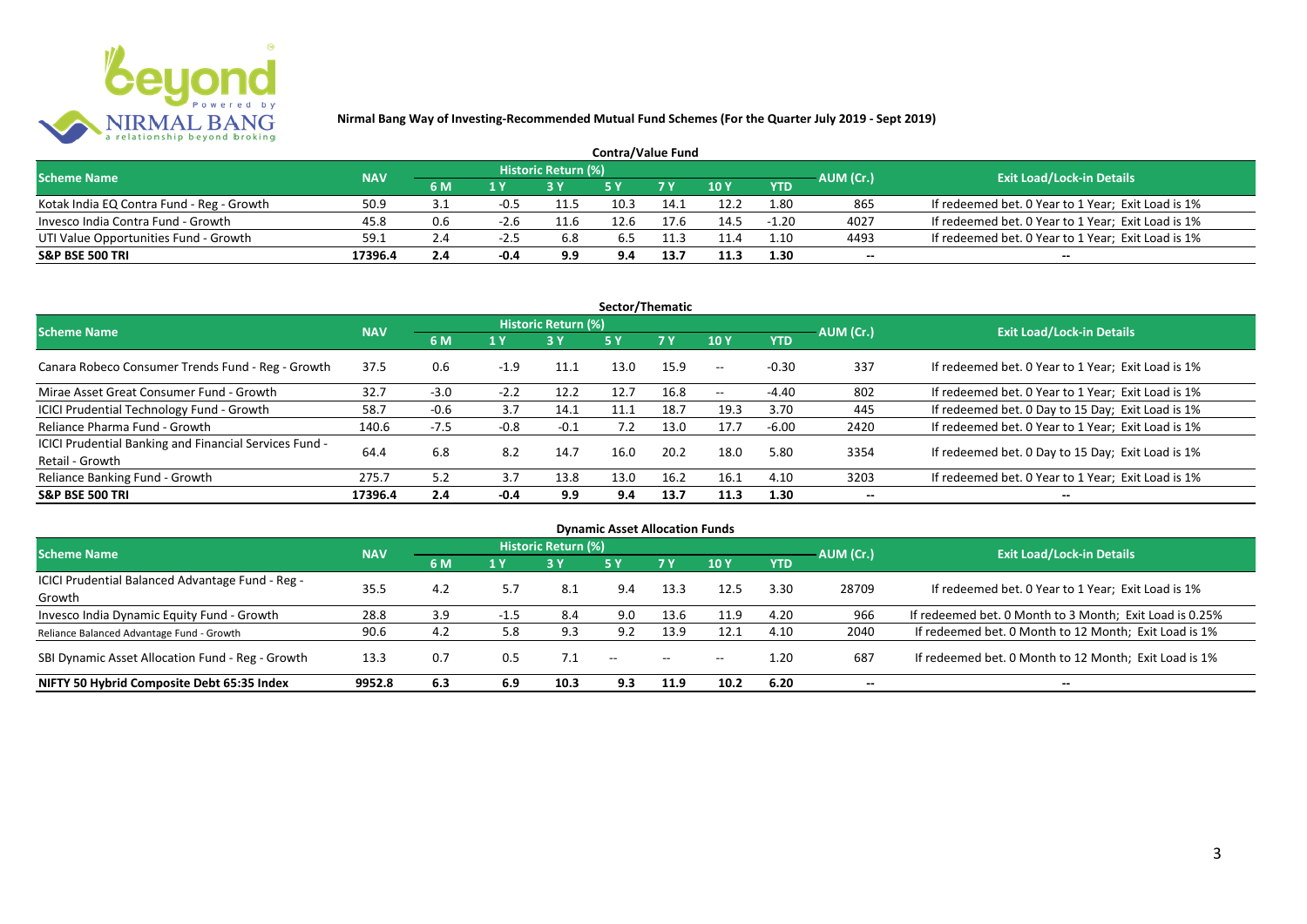

| <b>Hybrid Aggressive</b>                        |            |     |     |                            |                          |                          |                          |            |           |                                                       |  |  |  |  |
|-------------------------------------------------|------------|-----|-----|----------------------------|--------------------------|--------------------------|--------------------------|------------|-----------|-------------------------------------------------------|--|--|--|--|
| <b>Scheme Name</b>                              | <b>NAV</b> |     |     | <b>Historic Return (%)</b> |                          |                          |                          |            | AUM (Cr.) | <b>Exit Load/Lock-in Details</b>                      |  |  |  |  |
|                                                 |            | 6 M | 1 Y |                            | 5 Y                      | 7 Y                      | 10Y                      | <b>YTD</b> |           |                                                       |  |  |  |  |
| HDFC Hybrid Equity Fund - Growth                | 53.3       | 4.5 | 4.4 | 7.0                        | 6.2                      |                          | 10.5                     | 3.70       | 22221     | If redeemed bet. 0 Year to 1 Year; Exit Load is 1%    |  |  |  |  |
| ICICI Prudential Equity & Debt Fund - Growth    | 133.8      | 6.1 | 7.b | 10.1                       | 11.2                     | 15.7                     | 14.4                     | 4.50       | 25617     | If redeemed bet. 0 Year to 1 Year; Exit Load is 1%    |  |  |  |  |
| Mirae Asset Hybrid - Equity Fund - Reg - Growth | 14.7       | 6.0 | 7.5 | 11.0                       | $\overline{\phantom{a}}$ | $\overline{\phantom{m}}$ | $\overline{\phantom{a}}$ | 5.20       | 2196      | If redeemed bet. 0 Year to 1 Year; Exit Load is 1%    |  |  |  |  |
| SBI Equity Hybrid Fund - Growth                 | 135.4      | 6.7 | 6.7 | 9.7                        |                          | 15.9                     | 12.6                     | 5.50       | 29832     | If redeemed bet. 0 Month to 12 Month; Exit Load is 1% |  |  |  |  |
| Canara Robeco Equity Hybrid Fund - Growth       | 156.2      | 3.9 |     | 9.5                        | 10.6                     | 13.6                     | 13.2                     | 3.80       | 2316      | If redeemed bet. 0 Year to 1 Year; Exit Load is 1%    |  |  |  |  |
| NIFTY 50 Hybrid Composite Debt 65:35 Index      | 9952.8     | 6.3 | 6.9 | 10.3                       | 9.3                      | 11.9                     | 10.2                     | 6.20       | $- -$     | $- -$                                                 |  |  |  |  |

| <b>Arbitrage Fund</b>                      |            |     |     |                            |     |  |     |      |           |                                                         |  |  |  |
|--------------------------------------------|------------|-----|-----|----------------------------|-----|--|-----|------|-----------|---------------------------------------------------------|--|--|--|
| <b>Scheme Name</b>                         | <b>NAV</b> |     |     | <b>Historic Return (%)</b> |     |  |     |      | AUM (Cr.) | <b>Exit Load/Lock-in Details</b>                        |  |  |  |
|                                            |            | 1 M | 3 M | 6 M                        |     |  | 2 V | YTD  |           |                                                         |  |  |  |
| IDFC Arbitrage Fund - Reg - Growth         | 23.8       |     |     |                            | 6.7 |  |     | 6.90 | 5498      | If redeemed bet. 0 Month to 1 Month; Exit Load is 0.25% |  |  |  |
| Kotak Equity Arbitrage Fund - Reg - Growth | 27.0       | 6.9 | 6.9 | 6.8                        | 6.6 |  |     | 6.60 | 13769     | If redeemed bet. 0 Day to 30 Day; Exit Load is 0.25%    |  |  |  |
| Reliance Arbitrage Fund - Growth           | 19.4       |     | 6.9 |                            | 6.7 |  |     | 6.90 | 8759      | If redeemed bet. 0 Month to 1 Month; Exit Load is 0.25% |  |  |  |

|                                          |            |       |       |                     |       | <b>Equity Saver</b>                            |       |            |           |                                                       |
|------------------------------------------|------------|-------|-------|---------------------|-------|------------------------------------------------|-------|------------|-----------|-------------------------------------------------------|
| <b>Scheme Name</b>                       | <b>NAV</b> |       |       | Historic Return (%) |       |                                                |       |            |           | <b>Exit Load/Lock-in Details</b>                      |
|                                          |            | 6 M   | 1 V   |                     |       | 7 <sub>V</sub>                                 | 10Y   | <b>YTD</b> | AUM (Cr.) |                                                       |
| Axis Equity Saver Fund - Reg - Growth    | 12.8       | 3.1   |       | 6.9                 | $- -$ | $\hspace{0.1mm}-\hspace{0.1mm}-\hspace{0.1mm}$ | $- -$ | 3.10       | 766       | If redeemed bet. 0 Month to 12 Month; Exit Load is 1% |
| <b>HDFC Equity Savings Fund - Growth</b> | 36.8       |       |       | 8.5                 | 8.1   |                                                | 9.4   | 3.60       | 5422      | If redeemed bet. 0 Year to 1 Year; Exit Load is 1%    |
| Kotak Equity Savings Fund - Reg - Growth | 14.2       | 3.1   |       |                     | $-$   | $\sim$                                         | $- -$ | 2.60       | 2122      | If redeemed bet. 0 Year to 1 Year; Exit Load is 1%    |
| CRISIL Hybrid 50+50 - Moderate Index*    | $- -$      | $- -$ | $- -$ |                     | --    | $- -$                                          |       | $- -$      | $- -$     | $- -$                                                 |

|                                           |                                  |     |     |     |     | <b>Liquid Funds</b> |            |                 |           |       |
|-------------------------------------------|----------------------------------|-----|-----|-----|-----|---------------------|------------|-----------------|-----------|-------|
| <b>Scheme Name</b>                        | <b>Exit Load/Lock-in Details</b> |     |     |     |     |                     |            |                 |           |       |
|                                           | <b>NAV</b>                       | 1 W | 2 W | 1 M | 3 M | 1Y                  | <b>YTM</b> | <b>Maturity</b> | AUM (Cr.) |       |
| Axis Liquid Fund - Growth                 | 2110.4                           | 6.3 | 6.7 | 6.8 | 7.0 |                     | b.5        | 0.11            | 27255     | Nil   |
| IDFC Cash Fund - Reg - Growth             | 2305.0                           | 5.9 | 6.2 | 6.4 | 6.7 |                     | 6.3        | 0.08            | 10199     | Nil   |
| Kotak Liquid Scheme - Reg - Growth        | 3853.6                           | 5.9 | 6.3 | 6.6 | 6.8 | 7.3                 | 6.5        | 0.10            | 29065     | Nil   |
| Mirae Asset Cash Management Fund - Growth | 1992.6                           | 6.1 | 6.6 | 6.7 | 6.9 | 7.4                 | 6.4        | 0.11            | 3033      | Nil   |
| <b>CRISIL Liquid Fund Index</b>           | $- -$                            | 6.2 | 6.9 | 7.0 | 7.2 | $- -$               | $- -$      | $-$             | $- -$     | $- -$ |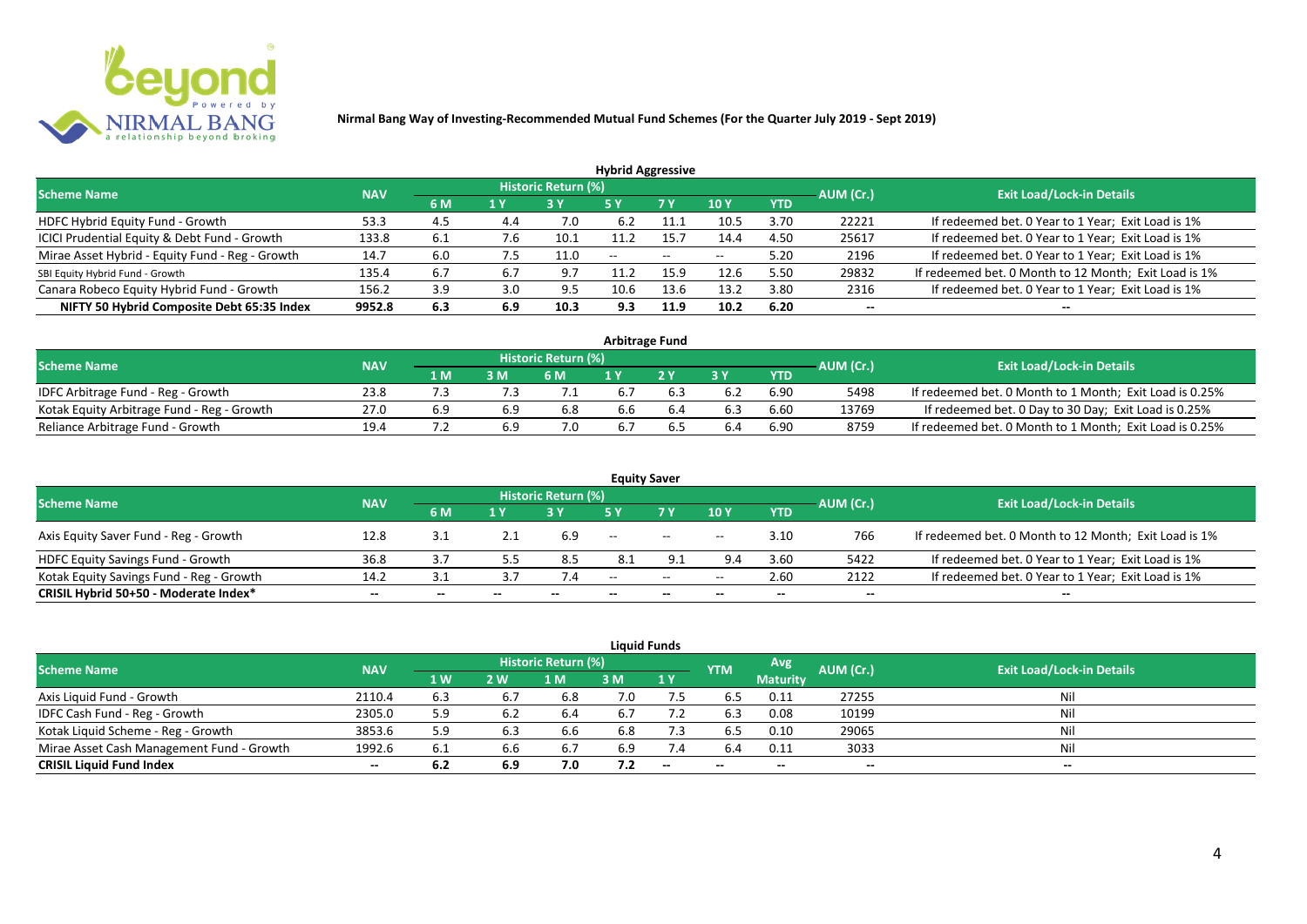

|                                               |            |            |     |                            | <b>Ultra Short Fund</b> |        |            |                 |           |                                  |
|-----------------------------------------------|------------|------------|-----|----------------------------|-------------------------|--------|------------|-----------------|-----------|----------------------------------|
| <b>Scheme Name</b>                            | <b>NAV</b> |            |     | <b>Historic Return (%)</b> |                         |        | <b>YTM</b> | Avg             | AUM (Cr.) | <b>Exit Load/Lock-in Details</b> |
|                                               |            | 1 M        | 3 M | 6 M                        | 1 Y                     |        |            | <b>Maturity</b> |           |                                  |
| HDFC Ultra Short Term Fund - Reg - Growth     | 10.7       | <b>Q</b> 2 | 8.1 | 8.3                        | $\sim$                  | $\sim$ | ٠3         | 0.50            | 6847      | Nil                              |
| IDFC Ultra Short Term Fund - Reg - Growth     | 10.9       | 8.9        |     | 8.4                        | 8.5                     | $\sim$ |            | 0.46            | 2858      | Nil                              |
| SBI Magnum Ultra Short Duration Fund - Growth | 4248.7     | 9.4        | 8.3 |                            | 8.4                     |        |            | 0.50            | 7858      | Nil                              |
| <b>NIFTY Ultra Short Duration Debt Index</b>  | 3880.0     | 8.6        | 8.3 | 8.2                        | 8.4                     | 7.6    | $- -$      | $- -$           | $- -$     | $- -$                            |

| <b>Money Market Fund</b>                                   |            |     |     |                     |       |                          |            |                 |           |                                  |  |  |  |  |
|------------------------------------------------------------|------------|-----|-----|---------------------|-------|--------------------------|------------|-----------------|-----------|----------------------------------|--|--|--|--|
| <b>Scheme Name</b>                                         | <b>NAV</b> |     |     | Historic Return (%) |       |                          | <b>YTM</b> | Avg             | AUM (Cr.) | <b>Exit Load/Lock-in Details</b> |  |  |  |  |
|                                                            |            | 1 M | 3M  | 6 M                 | 1Y    | 3Y                       |            | <b>Maturity</b> |           |                                  |  |  |  |  |
| Aditya Birla Sun Life Money Manager Fund - Reg -<br>Growth | 256.9      | 9.9 | 8.9 | 8.6                 | 8.6   | 7.6                      |            | 0.56            | 11329     | Nil                              |  |  |  |  |
| ICICI Prudential Money Market Fund - Reg - Growth          | 265.3      | 9.3 | 8.5 | 8.3                 | 8.3   | 7.4                      |            | 0.40            | 8776      | Nil                              |  |  |  |  |
| Reliance Money Market Fund - Growth                        | 2896.9     | 9.5 | 8.7 | 8.6                 | 8.6   | 7.5                      |            | 0.45            | 3277      | Nil                              |  |  |  |  |
| UTI Money Market Fund - Reg - Growth                       | 2153.7     | 9.7 | 8.7 | 8.6                 | 8.5   | 7.5                      | 7.3        | 0.69            | 5786      | Nil                              |  |  |  |  |
| <b>CRISIL Liquid Fund Index</b>                            | $- -$      | 7.0 | 7.2 | $- -$               | $- -$ | $\overline{\phantom{a}}$ | $- -$      | $- -$           | $- -$     | $\overline{\phantom{a}}$         |  |  |  |  |

| <b>Short Term Fund</b>                          |            |      |     |                            |     |           |            |                 |           |                                  |  |  |  |  |
|-------------------------------------------------|------------|------|-----|----------------------------|-----|-----------|------------|-----------------|-----------|----------------------------------|--|--|--|--|
| <b>Scheme Name</b>                              | <b>NAV</b> |      |     | <b>Historic Return (%)</b> |     |           | <b>YTM</b> | Avg             | AUM (Cr.) | <b>Exit Load/Lock-in Details</b> |  |  |  |  |
|                                                 |            | 1 M' | 3 M | 6 M                        | 1 Y | <b>3Y</b> |            | <b>Maturity</b> |           |                                  |  |  |  |  |
| HDFC Short Term Debt Fund - Growth              | 21.3       | 13.4 |     | 10.0                       | 9.2 |           | 8.0        | 2.32            | 7992      | Nil                              |  |  |  |  |
| IDFC Bond Fund - Short Term Plan - Reg - Growth | 39.1       | 12.5 |     | 10.1                       | 9.5 |           |            | 2.16            | 8021      | Nil                              |  |  |  |  |
| Kotak Bond Short Term Plan - Reg - Growth       | 35.9       | 13.4 |     | 10.4                       | 9.4 |           |            | 2.80            | 9143      | Nil                              |  |  |  |  |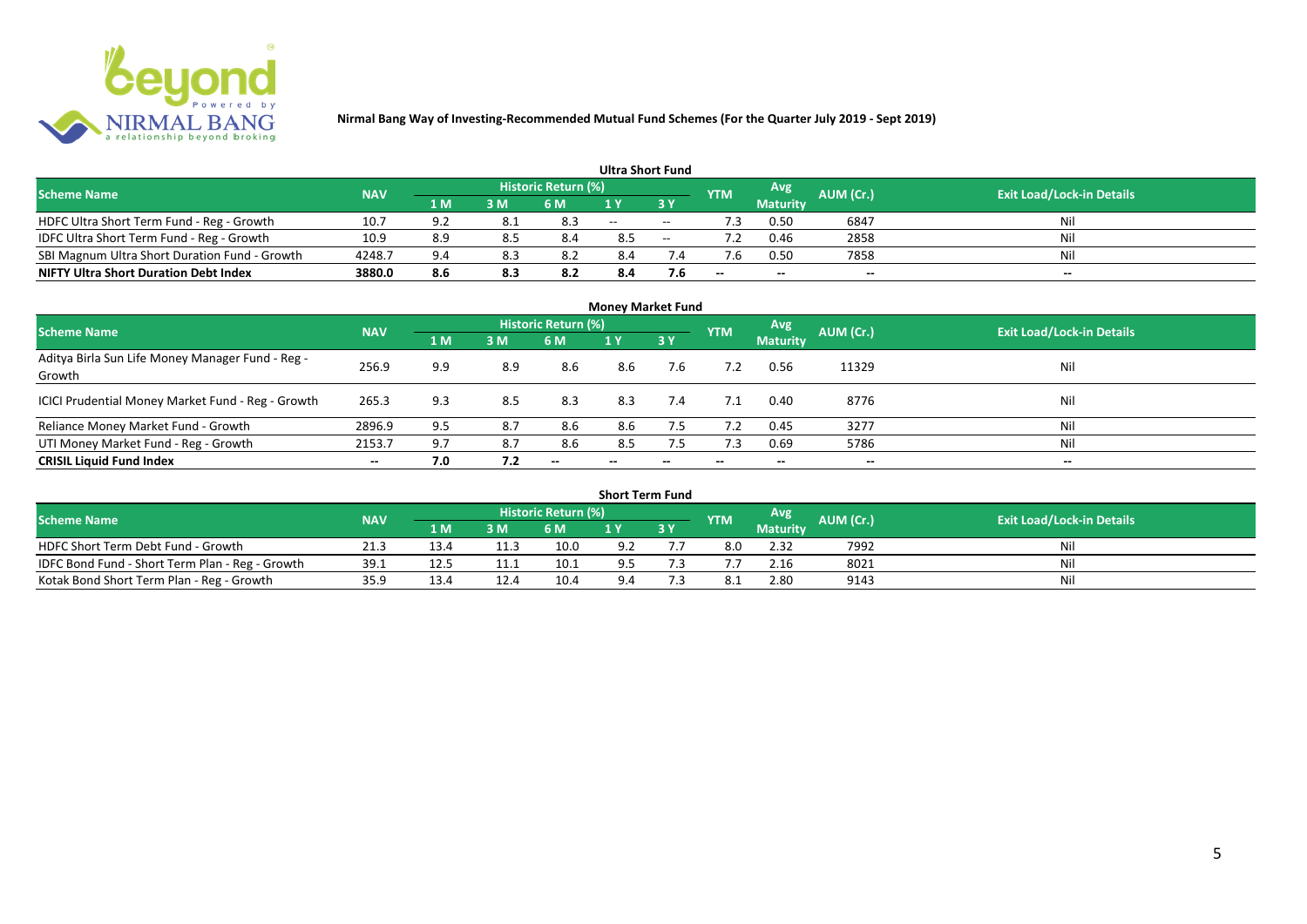

| <b>Low Duration Fund</b>                  |            |      |     |                            |     |  |            |                 |                  |                                  |  |  |  |  |
|-------------------------------------------|------------|------|-----|----------------------------|-----|--|------------|-----------------|------------------|----------------------------------|--|--|--|--|
| <b>Scheme Name</b>                        | <b>NAV</b> |      |     | <b>Historic Return (%)</b> |     |  | <b>YTM</b> | Avg             | <b>AUM (Cr.)</b> | <b>Exit Load/Lock-in Details</b> |  |  |  |  |
|                                           |            | 1 M  | 3 M | 6 M                        | 1 Y |  |            | <b>Maturity</b> |                  |                                  |  |  |  |  |
| <b>HDFC Low Duration Fund - Growth</b>    | 40.1       | ം -  | 8.7 | 8.3                        | 7.9 |  |            | 0.87            | 15150            | Nil                              |  |  |  |  |
| Canara Robeco Savings Fund - Reg - Growth | 30.0       | 10.0 | 8.8 | 8.5                        | 8.2 |  |            | 0.83            | 1060             | Nil                              |  |  |  |  |
| IDFC Low Duration Fund - Reg - Growth     | 27.2       | a a  | 9.0 | 8.8                        | 8.5 |  |            | 0.79            | 3890             | Nil                              |  |  |  |  |

| <b>Banking &amp; PSU Bond Funds</b>                                                                                                  |      |      |      |      |      |             |     |                 |      |    |  |  |  |  |
|--------------------------------------------------------------------------------------------------------------------------------------|------|------|------|------|------|-------------|-----|-----------------|------|----|--|--|--|--|
| <b>Historic Return (%)</b><br>Avg<br>AUM (Cr.)<br><b>Exit Load/Lock-in Details</b><br><b>Scheme Name</b><br><b>NAV</b><br><b>YTM</b> |      |      |      |      |      |             |     |                 |      |    |  |  |  |  |
|                                                                                                                                      |      | 1 M  | 3 M  | 6 M  |      | <b>73 Y</b> |     | <b>Maturity</b> |      |    |  |  |  |  |
| HDFC Banking and PSU Debt Fund - Reg - Growth                                                                                        | 15.5 | 13.6 | 12.3 | 10.7 | 9.6  |             | 8.4 | 2.84            | 3187 | Ni |  |  |  |  |
| Kotak Banking and PSU Debt Fund - Reg - Growth                                                                                       | 43.9 | 16.6 | 16.7 | 12.6 | 10.9 | 8.1         | 7 Q | 4.27            | 1790 | Ni |  |  |  |  |
| IDFC Banking & PSU Debt Fund - Reg - Growth                                                                                          | 16.6 | 15.6 | 14.4 | 12.4 | 11.3 | 7.6         |     | 3.62            | 6718 | Ni |  |  |  |  |

| <b>Corporate Bond Funds</b>                         |                                                                                                                               |      |      |      |      |      |      |                 |       |     |  |  |  |  |  |
|-----------------------------------------------------|-------------------------------------------------------------------------------------------------------------------------------|------|------|------|------|------|------|-----------------|-------|-----|--|--|--|--|--|
|                                                     | Historic Return (%)<br>Avg<br>AUM (Cr.)<br><b>Exit Load/Lock-in Details</b><br><b>Scheme Name</b><br><b>NAV</b><br><b>YTM</b> |      |      |      |      |      |      |                 |       |     |  |  |  |  |  |
|                                                     |                                                                                                                               | 1 M  | 3 M  | 6 M  |      | 3Y   |      | <b>Maturity</b> |       |     |  |  |  |  |  |
| ICICI Prudential Corporate Bond Fund - Reg - Growth | 19.7                                                                                                                          | 13.6 | 11.9 | 10.6 | 9.3  | 7.6  | -8.1 | 2.16            | 7143  | Nil |  |  |  |  |  |
| HDFC Corporate Bond Fund - Growth                   | 21.6                                                                                                                          | 17.0 | 15.3 | 12.6 | 10.7 | -8.1 | 7.9  | 4.21            | 12258 | Νi  |  |  |  |  |  |
| Kotak Corporate Bond Fund - Std - Growth            | 2543.9                                                                                                                        | 11.7 | 10.6 | 9.9  | 9.2  | 8.1  |      | 1.61            | 2149  | Nii |  |  |  |  |  |